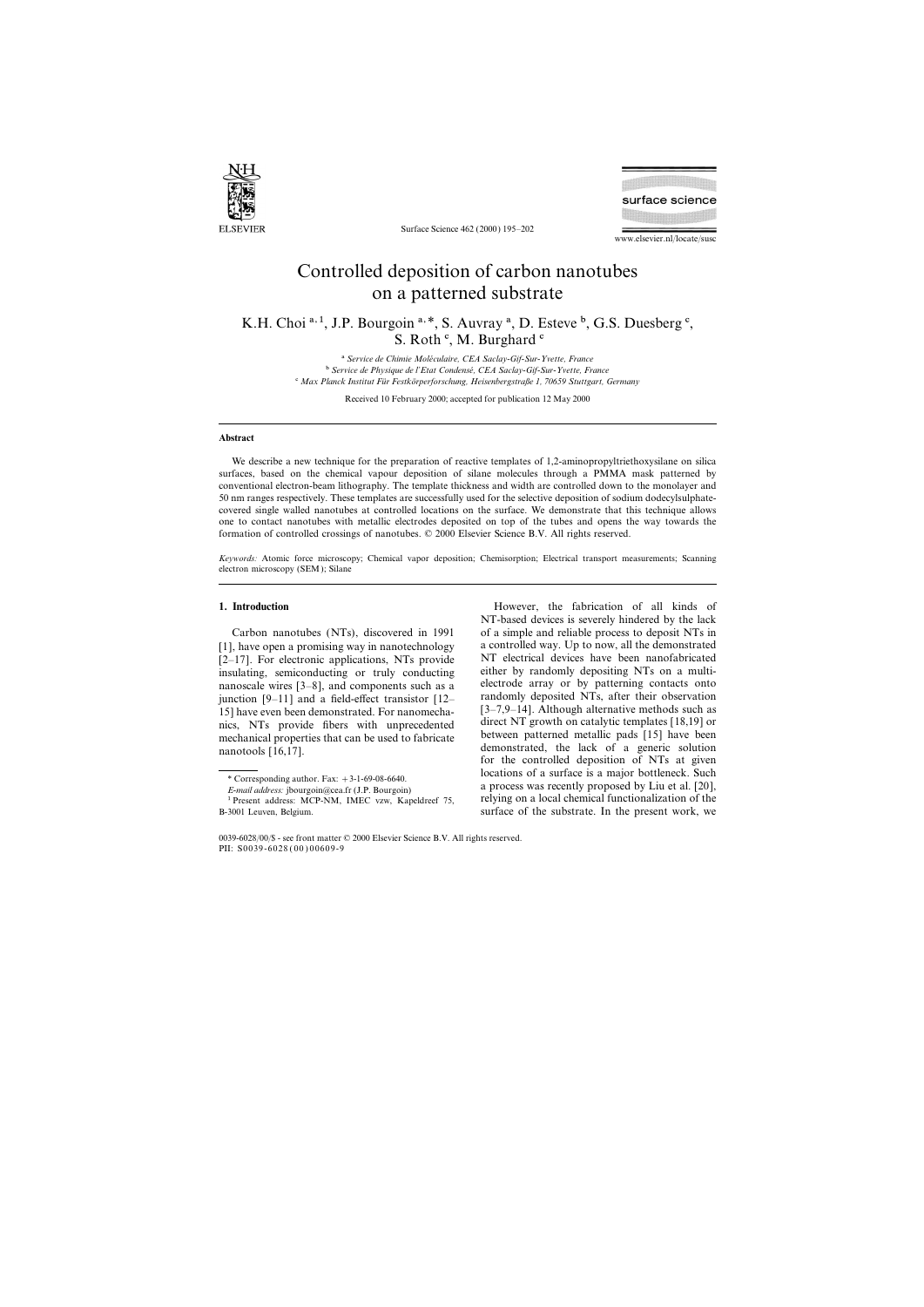demonstrate another method for achieving this **2. Experimental** control. This method, described in Fig. 1, is based on the electrostatic anchoring of surfactant cov- The SWNT raw material, produced by the arc we describe the method in detail, and we discuss Ref. [22]. in particular the deposition yield and the align- Oxidized silicon substrates (oxide thickness ment quality. 300 nm) were cleaned as follows: first, they were

ered NTs on amino-silane functionalized surfaces discharge method, was purchased as AP grade [21]: first, a reactive amino-silane template is pre-<br>from CarboLex (Lexington, USA). Surfactant stapared using chemical vapour deposition of silane bilized tube dispersions were prepared by sonicamolecules through a PMMA mask patterned by tion of raw material in an aqueous  $1 wt\%$  sodium conventional electron-beam lithography. Surfactant dodecylsulphate (SDS) solution. After some maccovered NTs are then selectively deposited on the roscopic particles had settled (over 10 min), the template. Finally, the PMMA mask is lifted-off, dark dispersions were loaded into the chromatoleaving the tubes on the template. In the following, graphic column for purification as described in



Fig.1. Principle of the nanotube controlled deposition method: starting from a PMMA covered SiO<sub>2</sub> surface, a PMMA mask is defined by e-beam lithography (a); silanol groups are exposed after an oxygen plasma cleaning (b); APTS is deposited from the gas phase (c); SDS covered NTs are deposited from aqueous solution (d); the PMMA mask is lifted off, leaving the NTs aligned along the pattern on the surface (e).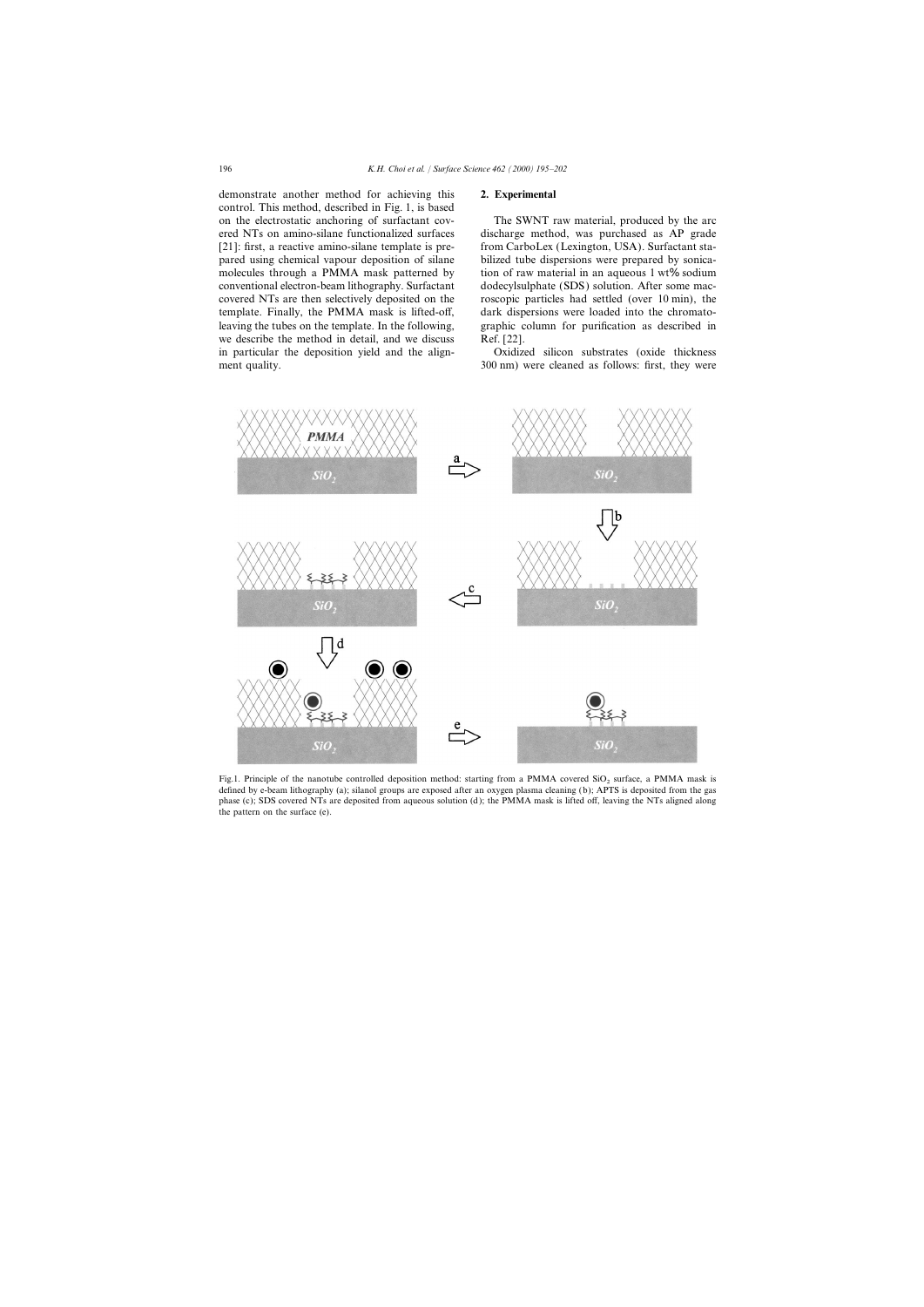sonicated in acetone and ethanol for 5 min each oven, and subsequently exposed to HCl vapour in and then immersed into a Piranha solution order to convert the  $NH_2$  groups to  $NH_3^+$  groups.  $(H_2SO_4:H_2O_2)$ solution reacts violently with organic solvents; the with the NT solution or with a 10 nm gold colloid substrates were then exposed to UV–ozone for (Sigma) solution for 24 h typically. Finally, the 30 min and finally thoroughly rinsed with DI PMMA layer was lifted off in acetone, and the water. A 100 nm thick PMMA resist layer was attached gold colloids or NTs were observed using spun onto the cleaned substrate and subsequently field emission scanning electron microscopy and patterned using e-beam lithography. We mainly atomic force microscopy in tapping mode. patterned lines with widths in the range 50– 200 nm. In order to improve the reactivity of the patterned surface and remove any organic contam- **3. Results and discussion** inants from the exposed bare  $SiO<sub>2</sub>$  surface, the

ition. Typically,  $1-2$  ml of APTS was deposited at

The samples were then allowed to react either

substrates were further cleaned with an oxygen As a first step, we investigated the fabrication plasma. of a patterned self-assembled monolayer (SAM) A layer of 1,2-aminopropyltriethoxysilane of silane based molecules. Several techniques have (APTS, Aldrich) was then formed onto the been described in the literature for the patterning exposed  $SiO<sub>2</sub>$  surface by chemical vapour depos-<br>ition. Typically,  $1-2$  ml of APTS was deposited at Most use direct writing in the SAM with either the bottom of a 21 vacuum jar, with the samples photolithography, ion-beam, e-beam, atomicheld facing up 10 cm above the solution. The jar beam or scanning probe microscopy lithography was immediately evacuated with a dry pump for [23–28]. Some use a SAM as resist to etch the 1 min. The samples were then allowed to react underlying substrate or insert another SAM in the with the silane vapour for an additional 30 s. holes made in the resist by one of the abovemen-Immediately after removal from the reacting jar, tioned techniques [20,24,25]. PMMA patterned the samples were cured for 25 min at  $120^{\circ}$ C in an masks have also been used to expose at specific



Fig. 2. Tapping mode AFM images and thickness measurements of patterned silane layers as a function of the pumping and reaction time in the APTS vapour. (a) 1 min pumping–2 min reaction–2 ml of APTS. (b) 2 min pumping–1 min reaction–2 ml of APTS. (c) 1 min pumping–30 s reaction–1 ml APTS.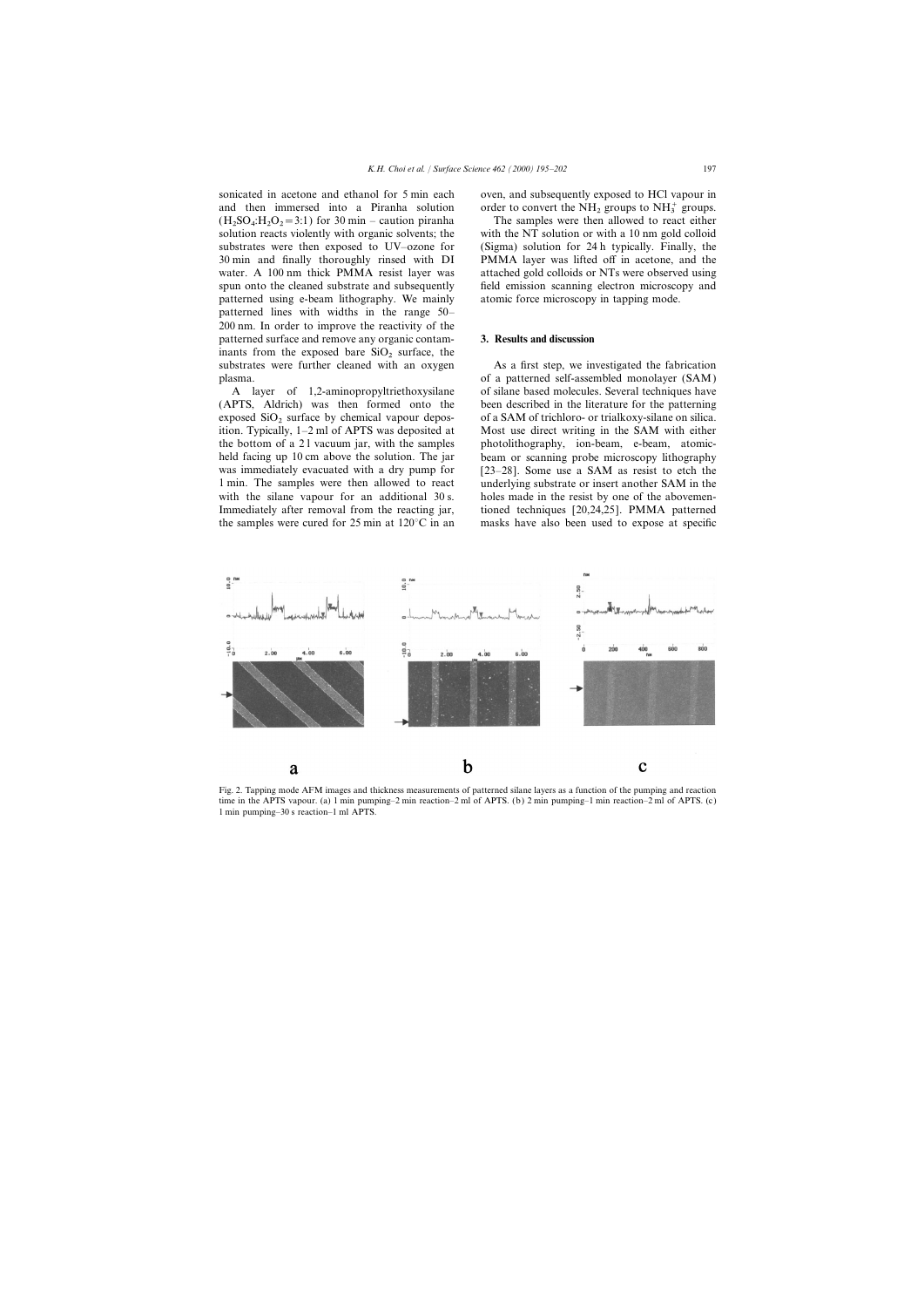locations the silica surface of a substrate to a with the experimental conditions, such as the

described in the literature for the APTS molecules average thicknesses of 26.6, 17.8 and 7.3 Å, respeczation technique used: 5, 9, 21  $\AA$  in Refs. [30–32], routinely and reproducibly obtained. respectively. These deposition techniques are not We first tested our technique with gold colloids found that the thickness of the silane layer varies solution and prone to bind electrostatically to an

trimethoxyalkylaminosilane aqueous solution [29]. pumping and reaction time. However, an accurate This technique is appealing because it is simple control can be obtained down to the monolayer and compatible with conventional e-beam lithogra- range, as shown by AFM profiles of silanized lines phy. However, using an aqueous solution of a measured after lift-off of the PMMA layer. The trichloro- or trialkoxy-silane severely hinders the results obtained with three different processes are control of the layer thickness because these pro- gathered in Fig. 2. We found that 1 min pumping– ducts are unstable and polymerize in the presence 2 min reaction times–2 ml APTS, 2 min pumping– of water. 1 min reaction times–2 ml APTS and 1 min pump-Various silanization techniques have been ing–30 s reaction times–1 ml APTS resulted in [30]. They include the deposition of silane mole- tively. In the last case the layer appears rather cules from solution in various solvents [30,31], homogeneous and its thickness corresponds to a from the vapour of dilute solution of APTS in monolayer. In what follows, we used these conditoluene [32], or by spin coating [33]. The measured tions for the silane layer preparation. As shown in thicknesses were found to depend upon the silani- Fig. 2c, 50 nm wide, monolayer stripes can be

applicable in our case because the solvents involved in order to check that deposited particles, electrowould cause swelling of the PMMA layer. To statically bound to the silane layer, would endure avoid this problem, we used a simple deposition the lift-off of the PMMA layer. Indeed, gold method from the vapour phase of pure APTS. We colloids are known to be negatively charged in



Fig. 3. SEM images of 10 nm Au colloids deposited (200 min deposition time) from a dilute solution of colloids on an APTS silane line, after PMMA lift-off. The two silane lines appear darker than the bare silica surface. The gold colloids (white spots) are visible only on the silane lines.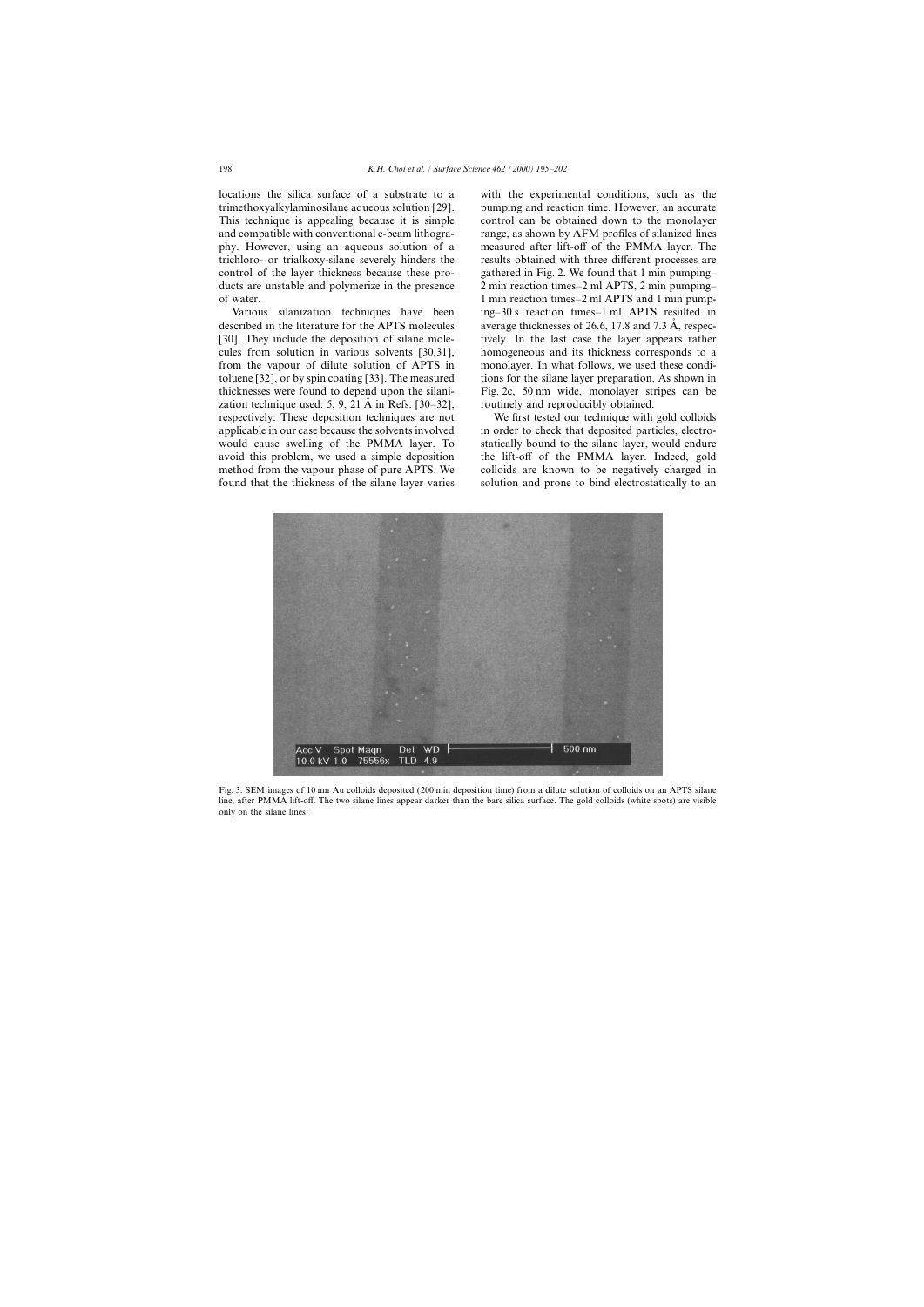ammonium layer [29,34–36]. A SEM picture of effect since the tubes equally well adsorb along gold colloids deposited along patterned lines is different directions, without any preferential direcshown in Fig. 3. The white dots, present on the tion for deposition. black line only, correspond to the 10 nm gold Although the absolute concentration of the colloids deposited from a very dilute solution tubes solution is difficult to determine, the relative  $(-6\times10^{-6}$  mass fraction of gold). This demon- concentrations of two solutions can be inferred strates that the gold colloids resisted the lift-off from their optical densities. As expected, we process, and that the deposition technique we used observed that the density of adsorbed NTs for a is completely selective since no colloids are given deposition time, was higher when starting

ous patterns, as illustrated in Fig. 4a–d. Note that increased with the deposition time for times up to no NT is found outside of the silane pattern no 24–48 h ours. Using longer deposition times matter how close or intricate the patterned lines brought no obvious improvement to the density are. The tubes, except for the shorter ones, are of deposited tubes. The density of deposited NTs well aligned along the silane lines. The crossing is also a function of the silane pattern linewidth. lines and circle patterns show that the alignment In particular, we found that a minimum line-width along the patterns does not result from a dewetting of 100 nm seems necessary to obtain a reasonable

observed outside the silane pattern. from a more concentrated solution. We also We have successfully deposited NTs using vari-<br>betweed that the number of deposited NTs



Fig. 4. AFM images of NTs onto the patterned silane monolayer (typical deposition time 24 h). The silane stripes appear brighter than the bare silica surface. The NTs appear brighter than the silane stripes onto which they are adsorbed. The typical thickness of the NTs of (a) (measured relative to the silane surface) is  $1.6+0.2$  nm.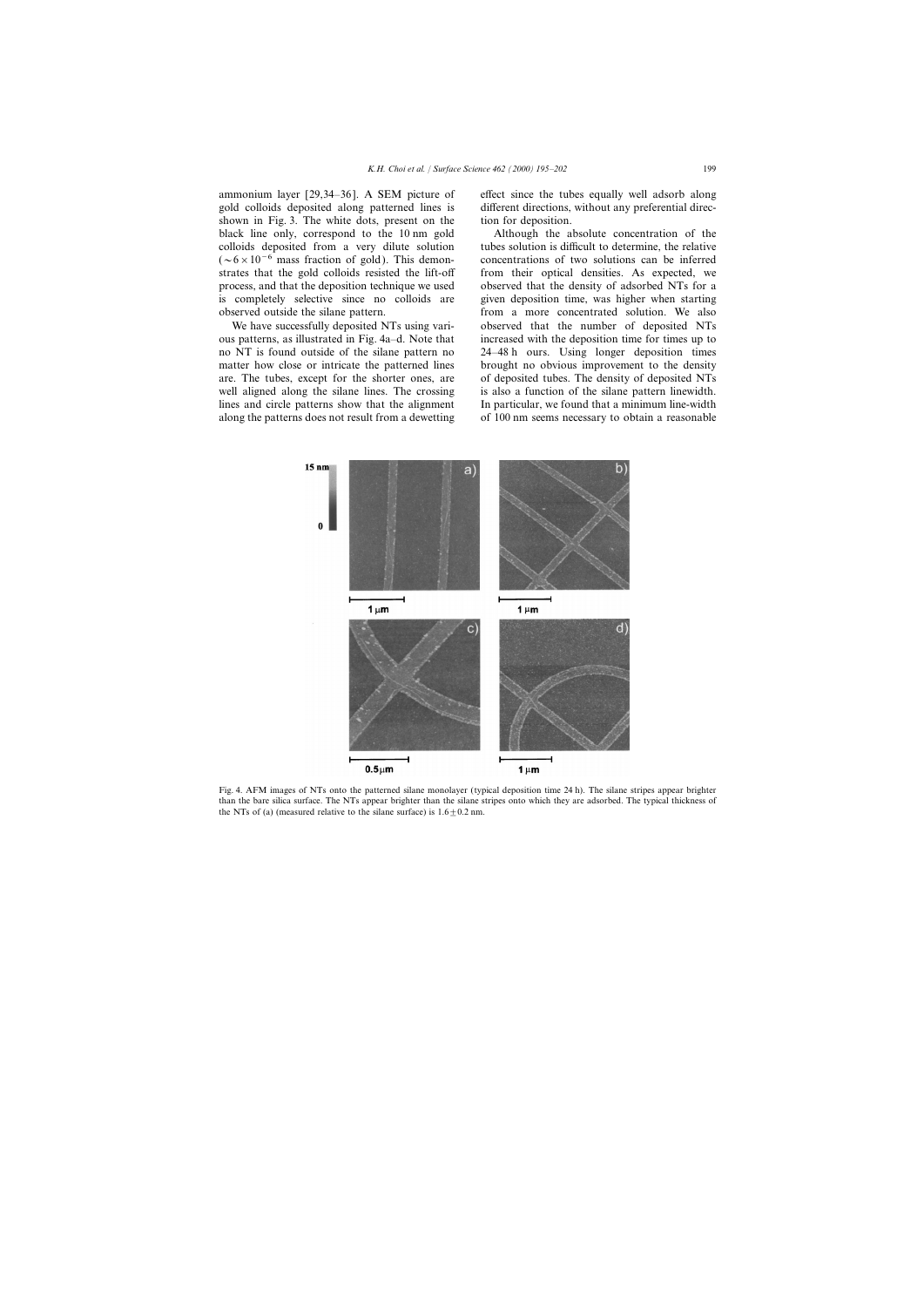density. The NT density increases by a gross factor ostructures involving NT crossings, among which

silanized lines is affected by the tube length, the crossing of NTs. The results of Fig. 4c have howtype of tubes (SWNT, MWNT, ropes of SWNT) ever still to be substantially improved to allow and the pattern linewidth. When considering the fabrication of nanostructures with crossing tubes images of Fig. 4, it appears that long tubes on a large scale. Two points in particular have to (length $\geq 1 \,\mu\text{m}$ ) are better aligned than shorter be improved: the density of adsorbed tubes and ones. Moreover, the thicker tubes (probably corre- the control of the crossing. For the former point, sponding to ropes of SWNT) appear straighter increasing the density of tubes in the solution will than the thinner ones that sometimes show bending probably be enough while for the second one, or even kinks. As expected, we observed that the special designs of the crossing pattern are under quality of alignment is improved with narrower investigation to avoid crossings like the one in for the silane pattern linewidth between the density remaining straight. of adsorbed tubes and the quality of the alignment. This technique is also well-suited to contact

of two when the line-width is increased from 100 some have recently been shown to show diode-like to 200 nm, and from 200 nm to 1 mm (not shown). behaviour [11]. As can be seen in Fig. 4c, silane The alignment of the NTs adsorbed on the patterns with crossing lines can be used to induce linewidths (not shown). There is thus a trade-off Fig. 4c where one NT 'turns right' instead of

For the tubes we worked with, the optimal line-<br>NTs with metallic electrodes in a predefined way. width is ca. 200 nm. Fig. 5 shows a NT contacted by gold electrodes. This technique is well suited for making nan- The sample was made by first depositing the tube



Fig. 5. SEM image of two metallic electrodes deposited on top of a NT attached to a silane line on the surface before evaporation of the metal. The NT position is marked by the Nt mark and a dotted line has been added close to the NT as a guide for the eye.The inset shows a low magnification picture of the four electrodes (vertical bright lines) and the silane stripes (horizontal darker lines) beneath. The contrast between the silane stripes and the silica surface fades at high magnification. Thus the silane line, located between the two black lines, is not apparent in the main image.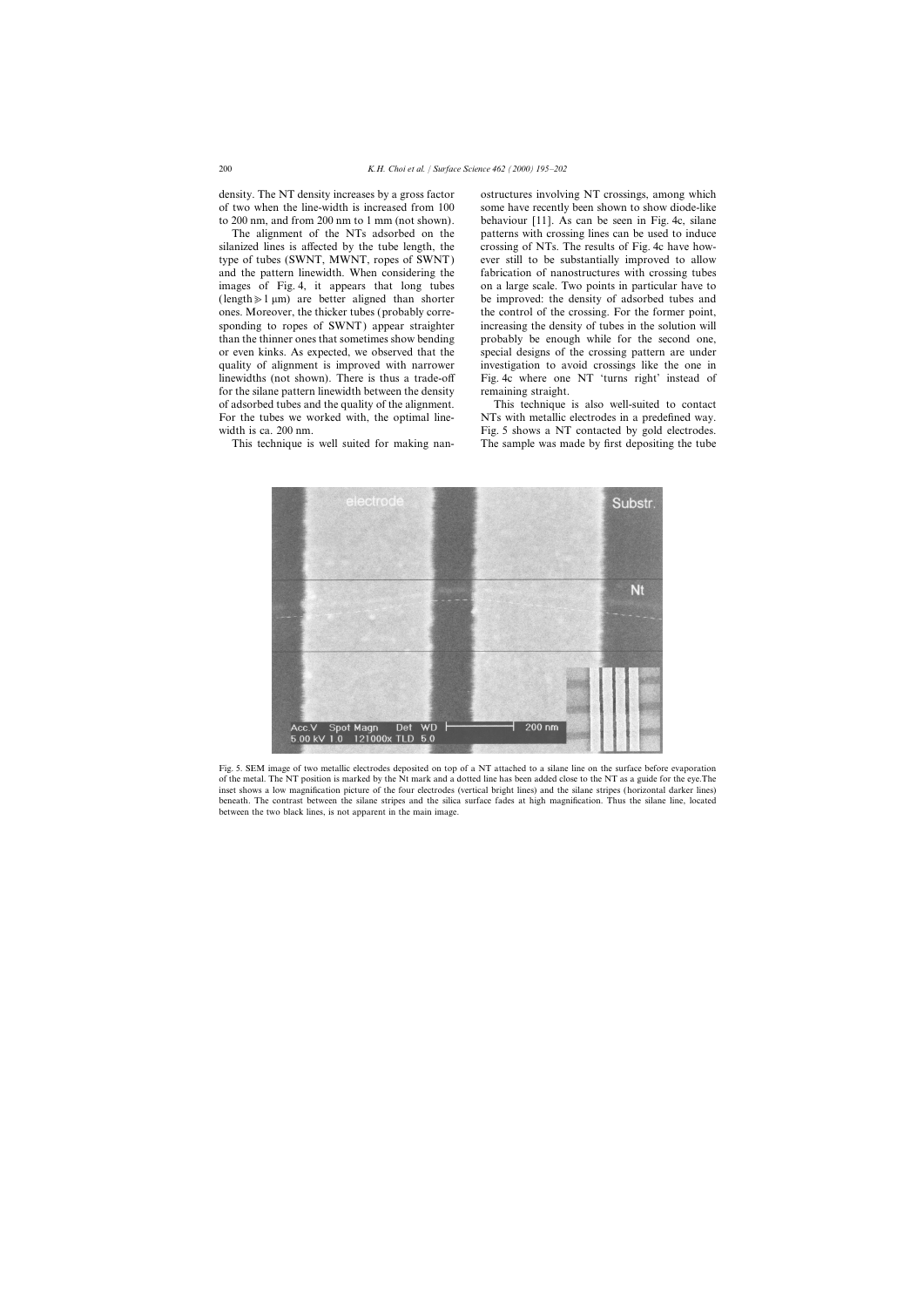on a silane pattern prepared on a substrate fitted with position markers. After lift-off of the resist layer, a new resist bilayer (MMA/MAA copolymer first followed by PMMA) was spun on the sample and annealed (typically 165°C 15 min for each layer). Four contacts were subsequently patterned using e-beam lithography. Gold electrodes (70 nm thick) were then evaporated through the mask and the resist layer was finally lifted off. It order to assess whether such a process was not too detrimental to the attached NTs, the following control experiments was made: the NTs attached to the silane pattern were first observed by AFM, the resist layers were then spun on, annealed and lifted off and the NTs observed again. We found that the majority of the NTs remained unmodified: only occasionally was a nanotube (most of the time a 'long' one) removed by the process. Although this technique requires alignment on predefined markers, it does not require the observation of the NTs prior to evaporation of the Fig. 6. AFM images of NTs deposited onto a silanized pattern<br>after lift-off of the PMMA layer. The silane lines (marked by metallic contacts. This technique is thus more after lift-off of the PMMA layer. The silane lines (marrows) appear brighter than the bare silica surface. powerful than previous ones relying on random adsorption of NTs on a substrate, observation of the tubes and subsequent contact patterning [7,11]. lane monolayers forming a template suitable for<br>Preliminary electrical measurements using our the denosition of SDS-covered NTs at predefined Preliminary electrical measurements using our the deposition of SDS-covered NTs at predefined technique gave contact resistances in the 20-<br>locations. In the course of this work, we showed technique gave contact resistances in the  $20-$  locations. In the course of this work, we showed  $200 \text{ k}\Omega$  range for SWNTs at room temperature.

We have also explored a slightly modified tech-<br>nique in which the PMMA layer is lifted-off prior<br>extension of 50 nm, and we demonstrated a simple nique in which the PMMA layer is lifted-off prior extension of 50 nm, and we demonstrated a simple<br>to NT adsorption. Fig. 6 shows an AFM image of way for directly measuring the thickness of the to NT adsorption. Fig. 6 shows an AFM image of way for directly measuring the thickness of the NTs deposited this way on a pattern of 200 nm silane layer. Using such silanized patterns, we wide silanized lines. As can be seen, only a fraction deposited isolated NTs and pairs of crossed NTs, of the tubes is well aligned along the lines. The and we showed that metal contacts can be readily deposition is thus less controlled than when the made on top of a NT deposited at a predefined deposition of NT is done prior to the lift-off of location. This technique opens the way to multithe PMMA layer. However, the density of depos- tube nanostructures. ited tube is higher in the former case. Clearly, NT adsorption at the bottom of PMMA channels and subsequent lift-off in acetone select well aligned **Acknowledgements** tubes and avoid that NTs bridge neighbouring lines. The authors are grateful to S. Palacin and V.

In this work, we designed a new simple and efficient technique to prepare patterned aminosi- $\frac{2}{\pi}$ The authors are solely responsible for the data.



 $20 k\Omega$  range for SWNTs at room temperature. how gas-phase silane deposition could be con-<br>We have also explored a slightly modified tech-<br>trolled down to the monolayer level and a lateral silane layer. Using such silanized patterns, we made on top of a NT deposited at a predefined

Huc for useful discussions and to O. Araspin and P. Orfila for their help with the lithography. This **4. Conclusion** work was supported in part by the EU NANOMOL IST-1999-12603 project<sup>2</sup>.